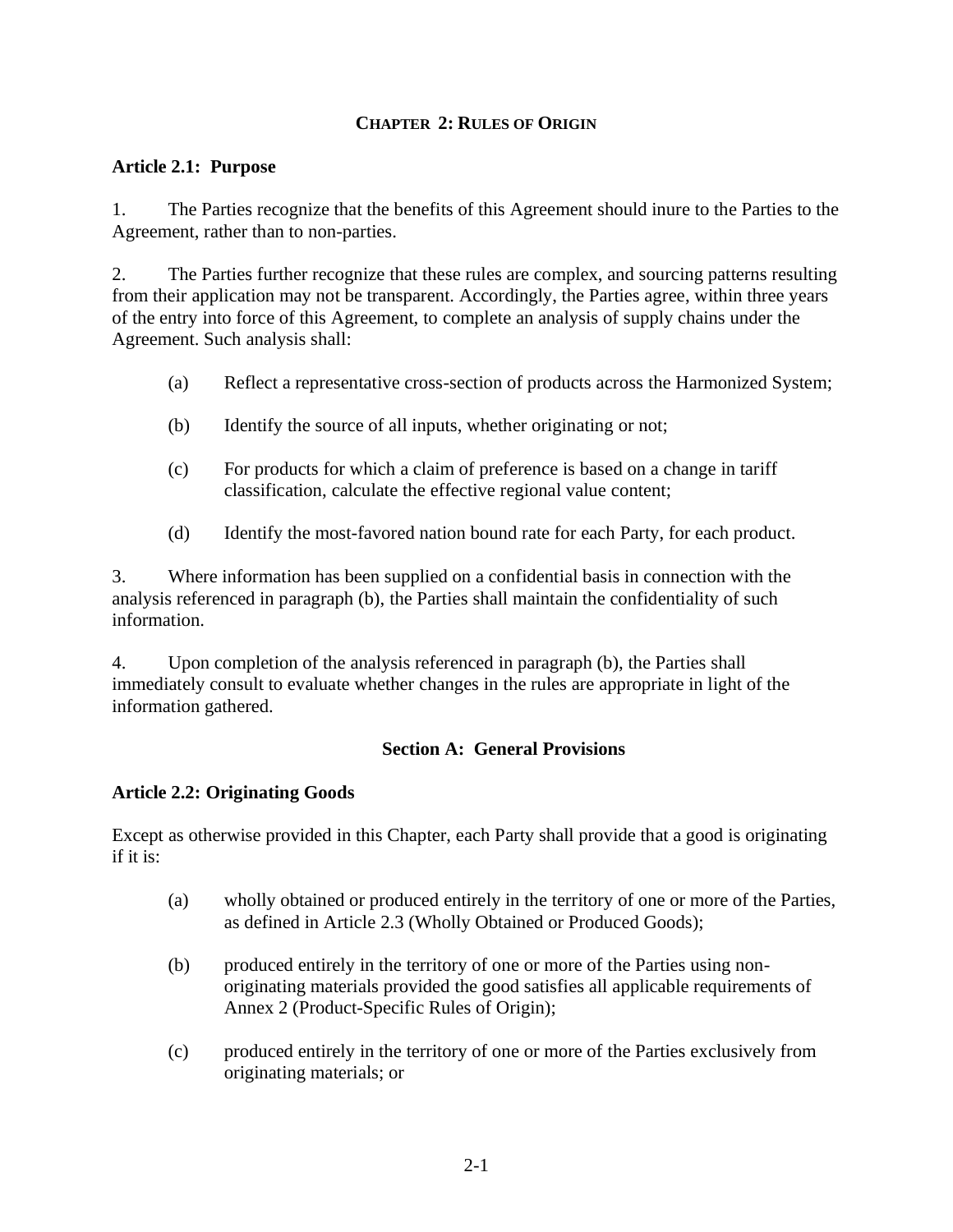- (d) except for a good provided for in Chapter 61 to 63 of the Harmonized System:
	- (i) produced entirely in the territory of one or more of the Parties;
	- (ii) one or more of the non-originating materials provided for as parts under the Harmonized System used in the production of the good cannot satisfy the requirements set out in Annex 2 (Product-Specific Rules of Origin) because both the good and its materials are classified in the same subheading or same heading that is not further subdivided into subheadings or, the good was imported into the territory of a Party in an unassembled or a disassembled form but was classified as an assembled good pursuant to rule 2(a) of the General Rules of Interpretation of the Harmonized System; and
	- (iii) the regional value content of the good, determined in accordance with Article 2.5 (Regional Value Content), is not less than 75 percent if the transaction value method is used; or not less than 65 percent if the net cost method is used;

and the good satisfies all other applicable requirements of this Chapter.

#### **Article 2.3: Wholly Obtained or Produced Goods**

Each Party shall provide that, for the purposes of Article 2.2 (Originating Goods), a good is wholly obtained or produced entirely in the territory of one or more of the Parties if it is:

- (a) a mineral good or other naturally occurring substance extracted or taken from there;
- (b) a plant, plant good, vegetable, or fungus, grown, cultivated, harvested, picked, or gathered there;
- (c) a live animal born and raised there;
- (d) a good obtained from a live animal there;
- (e) an animal obtained by hunting, trapping, fishing, gathering, or capturing there;
- (f) a good obtained from aquaculture there;
- (g) fish, shellfish, or other marine life taken from the sea, seabed or subsoil outside the territories of the Parties and, under international law, outside the territorial sea of non-Parties, by vessels that are registered, listed, or recorded with a Party and entitled to fly the flag of that Party;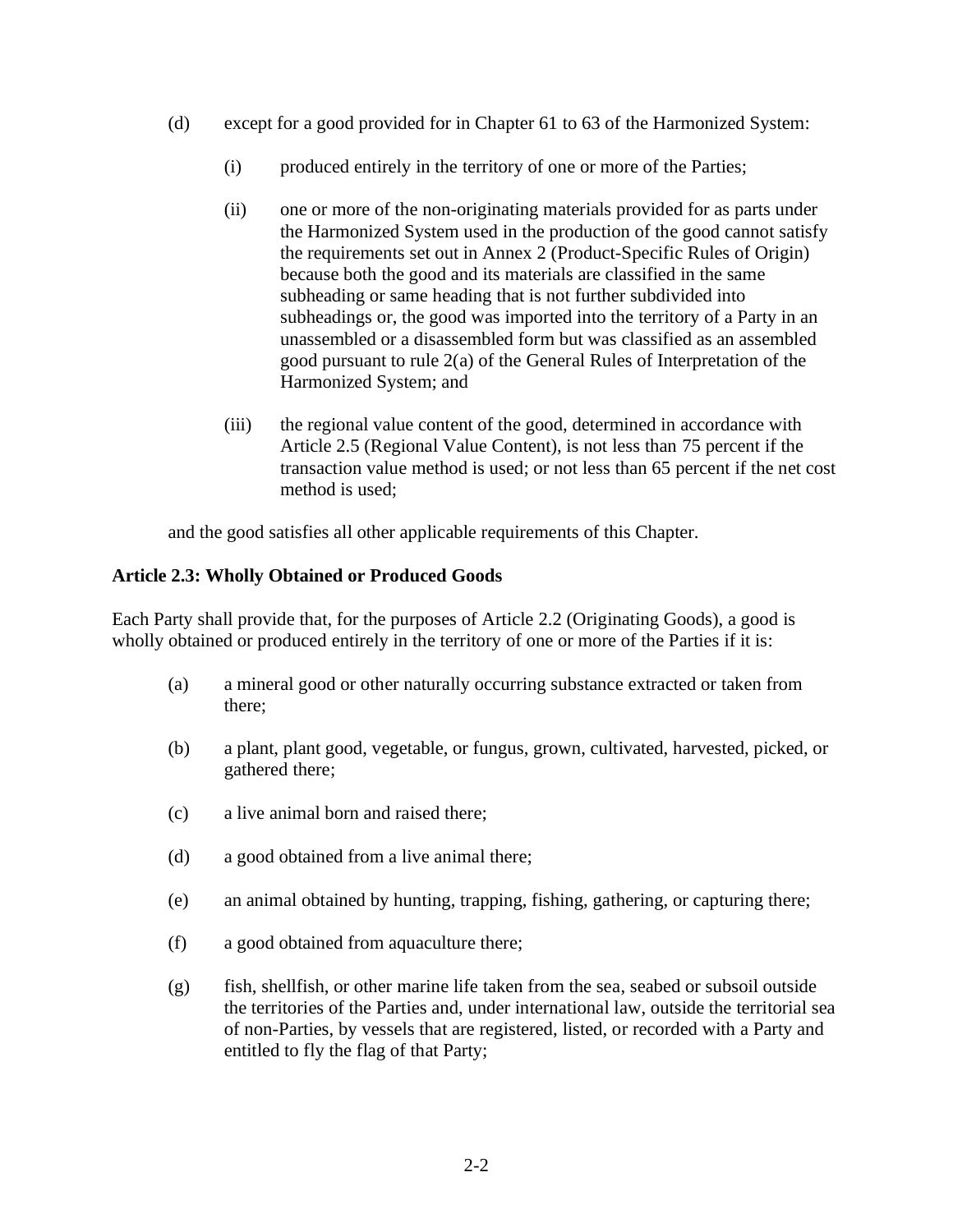- (h) a good produced from goods referred to in subparagraph (g) on board a factory ship that is registered, listed, or recorded with a Party and entitled to fly the flag of that Party;
- (i) a good other than fish, shellfish, and other marine life taken by a Party or a person of a Party from the seabed or subsoil outside the territories of the Parties, provided that Party has the right to exploit that seabed or subsoil;
- (j) waste and scrap derived from:
	- (i) production there, or
	- (ii) used goods collected there, provided the goods are fit only for the recovery of raw materials; and
- (k) a good produced there, exclusively from goods referred to in subparagraphs (a) through (j), or from their derivatives, at any stage of production.

### **Article 2.4: Treatment of Recovered Materials Used in the Production of a Remanufactured Good**

1. In furtherance of the mutual goal of minimizing waste and encouraging recycling, each Party shall provide that a recovered material derived in the territory of one or more of the Parties is treated as originating when it is used in the production of, and incorporated into, a remanufactured good.

- 2. For greater certainty:
	- (a) a remanufactured good is originating only if it satisfies the applicable requirements of Article 2.2 (Originating Goods); and
	- (b) a recovered material that is not used or incorporated in the production of a remanufactured good is originating only if it satisfies the applicable requirements of Article 2.2 (Originating Goods).

## **Article 2.5: Regional Value Content**

1. Except as provided in paragraph 6, each Party shall provide that the regional value content of a good shall be calculated, at the choice of the importer, exporter, or producer of the good, on the basis of either the transaction value method set out in paragraph 2 or the net cost method set out in paragraph 3.

2. Each Party shall provide that an importer, exporter, or producer may calculate the regional value content of a good on the basis of the following transaction value method: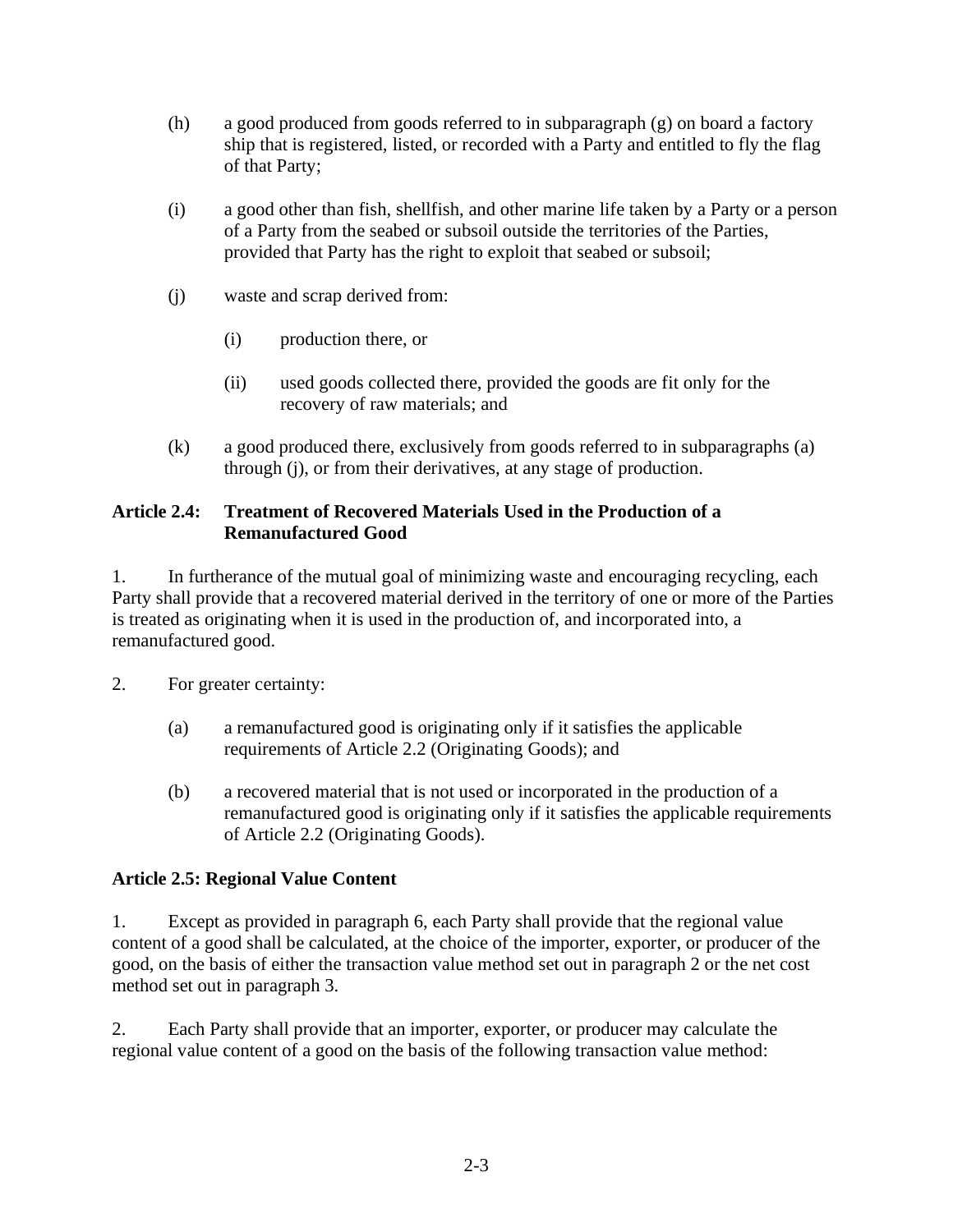$RVC = (TV-VNM)/TV \times 100$ 

*where*

RVC is the regional value content, expressed as a percentage;

TV is the transaction value of the good, adjusted to exclude any costs incurred in the international shipment of the good; and

VNM is the value of non-originating materials including materials of undetermined origin used by the producer in the production of the good.

3. Each Party shall provide that an importer, exporter, or producer may calculate the regional value content of a good on the basis of the following net cost method:

 $RVC = (NC-VNM)/NC \times 100$ 

*where*

RVC is the regional value content, expressed as a percentage;

NC is the net cost of the good; and

VNM is the value of non-originating materials including materials of undetermined origin used by the producer in the production of the good.

4. Each Party shall provide that the value of non-originating materials used by the producer in the production of a good shall not, for the purposes of calculating the regional value content of the good under paragraph 2 or 3, include the value of non-originating materials used to produce originating materials that are subsequently used in the production of the good.

5. Each Party shall provide that if a non-originating material is used in the production of a good, the following may be counted as originating content for the purpose of determining whether the good meets a regional value content requirement:

- (a) the value of processing of the non-originating materials undertaken in the territory of one or more of the Parties; and
- (b) the value of any originating material used in the production of the non-originating material undertaken in the territory of one or more of the Parties.

6. Each Party shall provide that an importer, exporter, or producer shall calculate the regional value content of a good solely on the basis of the net cost method set out in paragraph 3 if the rule under the Annex 2 (Product-Specific Rules of Origin) does not provide a rule based on the transaction value method.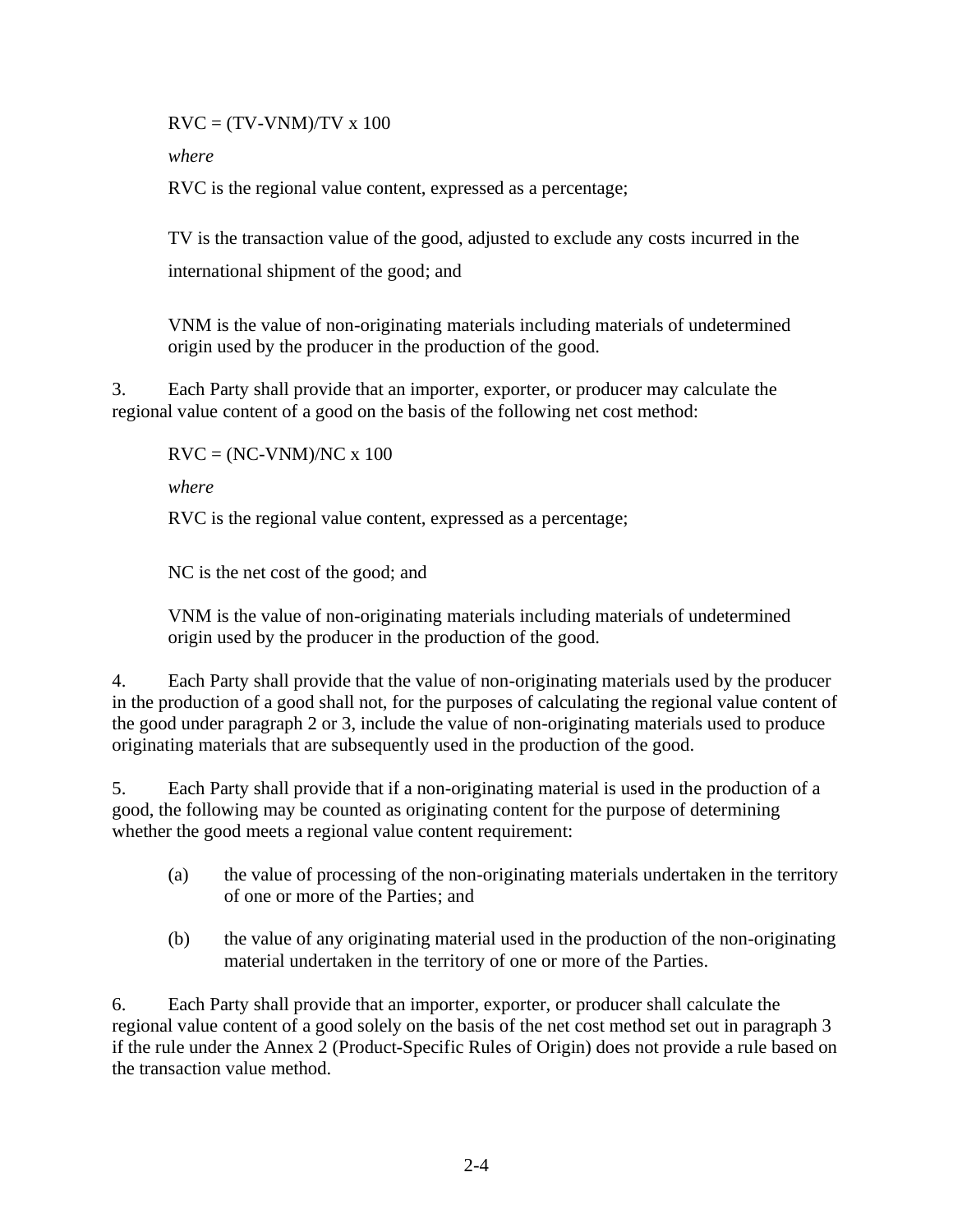7. For the purposes of calculating the net cost of a good under paragraph 3, the producer of the good may:

- (a) calculate the total cost incurred with respect to all goods produced by that producer, subtract any sales promotion, marketing, and after-sales service costs, royalties paid to non-affiliated parties, shipping and packing costs, and nonallowable interest costs that are included in the total cost of all those goods, and then reasonably allocate the resulting net cost of those goods to the good;
- (b) calculate the total cost incurred with respect to all goods produced by that producer, reasonably allocate the total cost to the good, and then subtract any sales promotion, marketing, and after-sales service costs, royalties paid to nonaffiliated parties, shipping and packing costs, and non-allowable interest costs that are included in the portion of the total cost allocated to the good; or
- (c) reasonably allocate each cost that forms part of the total cost incurred with respect to the good so that the aggregate of these costs does not include any sales promotion, marketing, and after-sales service costs, royalties paid

to non-affiliated parties, shipping and packing costs, and non-allowable interest costs, provided that the allocation of all those costs is consistent with the provisions regarding the reasonable allocation of costs set out in the Uniform Regulations.

### **Article 2.6: Value of Materials Used in Production**

Each Party shall provide that, for the purposes of this Chapter, the value of a material is:

- (a) for a material imported by the producer of the good, the transaction value of the material at the time of importation, including the costs incurred in the international shipment of the material;
- (b) for a material acquired in the territory where the good is produced:
	- (i) the price paid or payable by the producer in the Party where the producer is located,
	- (ii) the value as determined for an imported material in subparagraph (a), or
	- (iii) the earliest ascertainable price paid or payable in the territory of the Party; or
- (c) for a material that is self-produced, all the costs incurred in the production of the material, which includes general expenses.

#### **Article 2.7: Intermediate Materials**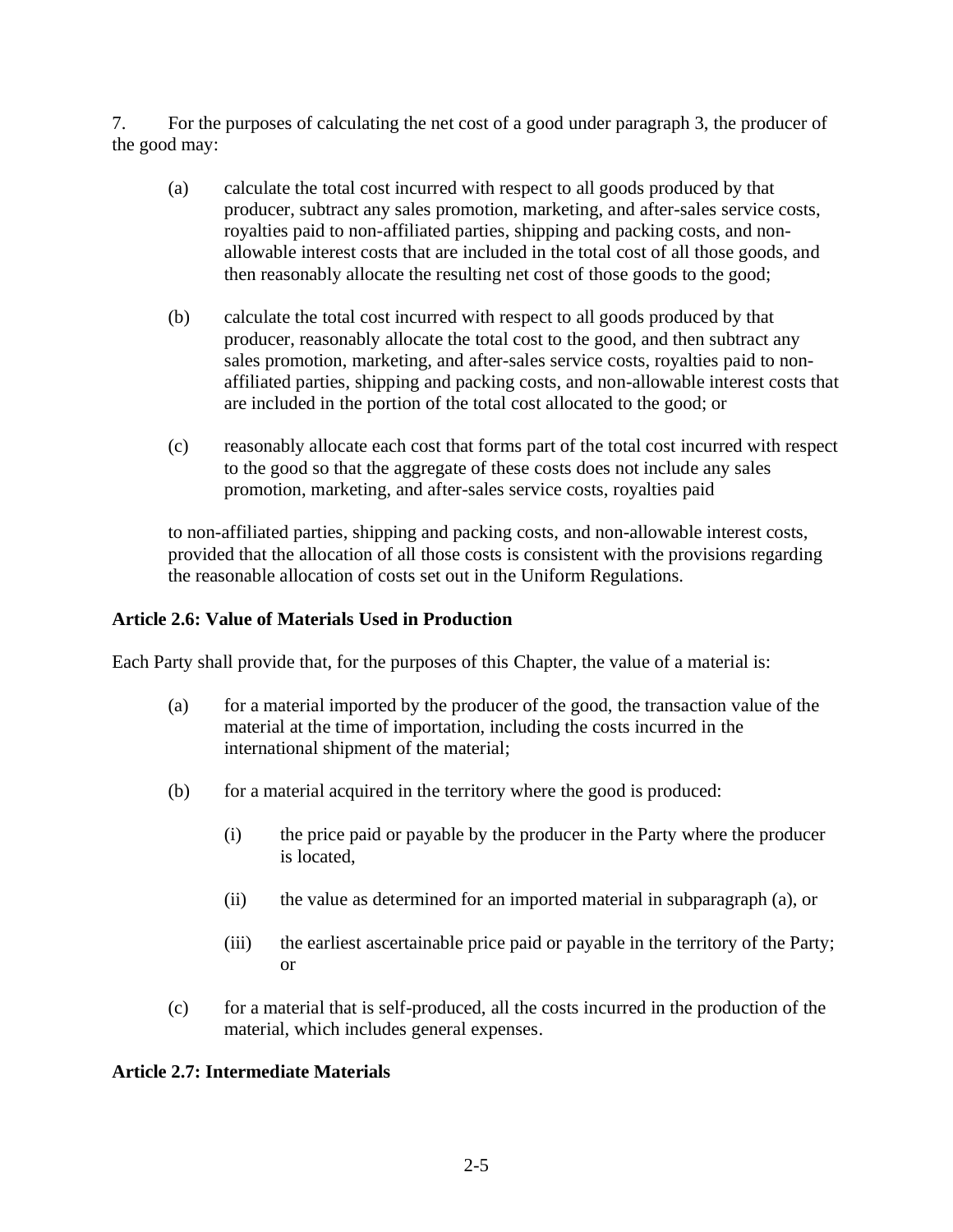Each Party shall provide that any self-produced material that is used in the production of a good may be designated by the producer of the good as an intermediate material for the purpose of calculating the regional value content of the good under paragraph 2 or 3 of Article 2.5 (Regional Value Content), provided that if the intermediate material is subject to a regional value content requirement, no other self-produced material subject to a regional value content requirement used in the production of that intermediate material may itself be designated by the producer as an intermediate material.

# **Article 2.8: Indirect Materials**

An indirect material shall be considered to be an originating material without regard to where it is produced.

# **Article 2.9:** *De Minimis*

1. For a good subject to a regional value content requirement, each Party shall provide that a good is an originating good if the value of all non-originating materials used in the production of the good is not more than 7 percent:

- (a) of the transaction value of the good adjusted to exclude any costs incurred in the international shipment of the good; or
- (b) of the total cost of the good,

provided that the good satisfies all other applicable requirements of this Chapter.

2. For a good subject to a change in tariff classification, each Party shall provide that a good is an originating good if the value of all non-originating materials used in the production of the good is not more than 7 percent:

- (a) of the transaction value of the good adjusted to exclude any costs incurred in the international shipment of the good; or
- (b) of the total cost of the good,

provided that the good satisfies all other applicable requirements of this Chapter.

3. If a good described in paragraph 2 is also subject to a regional value content requirement, the value of those non-originating materials shall be included in the value of non-originating materials for the applicable regional value content requirement.

4. To the extent this Article conflict with Articles 2.14 (Textile and Apparel *De Minimis*) and 2.15 (Treatment of Sets), Articles 2.14 and 2.15 shall prevail.

# **Article 2.10: Packing Materials and Containers for Shipment**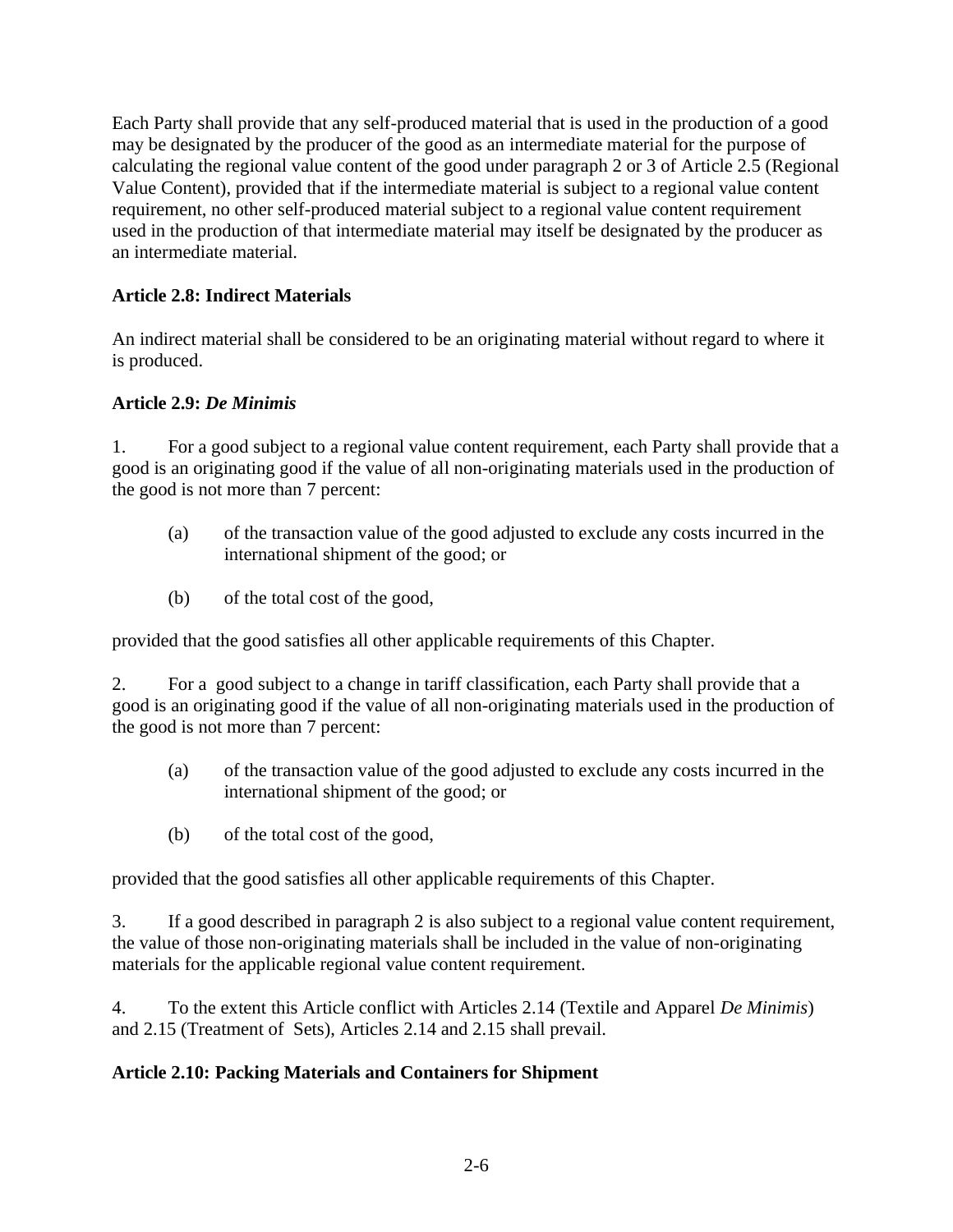Each Party shall provide that packing materials and containers for shipment are disregarded in determining whether a good is originating.

# **Article 2.11: Sets of Goods, Kits or Composite Goods**

1. Except as provided in Annex 2 (Product-Specific Rules of Origin), each Party shall provide that for a set classified as a result of the application of rule 3 of the General Rules for the Interpretation of the Harmonized System, the set is originating only if each good in the set is originating and both the set and the goods meet the other applicable requirements of this Chapter.

2. Notwithstanding paragraph 1, for a set classified as a result of the application of rule 3 of the General Rules for the Interpretation of the Harmonized System, the set is originating if the value of all the non-originating goods in the set does not exceed five percent of the value of the set.

3. For purposes of paragraph 2, the value of the non-originating goods in the set and the value of the set shall be calculated in the same manner as the value of non-originating materials and the value of the good.

4. To the extent this Article conflict with Articles 2.14 (Textile and Apparel *De Minimis*) and 2.15 (Treatment of Sets), Articles 2.14 and 2.15 shall prevail.

# **Article 2.12: Transit and Transshipment**

Each Party shall provide that if an originating good is transported outside the territories of the Parties, the good retains its originating status if the good

- (a) remains under customs control in the territory of a non-Party; and
- (b) does not undergo an operation outside the territories of the Parties other than unloading, reloading, or storing.

## **Article 2.13: Non-Qualifying Operations**

Each Party shall provide that a good shall not be considered to be an originating good merely by reason of:

- (a) mere dilution with water or another substance that does not materially alter the characteristics of the good; or
- (b) a production or pricing practice in respect of which it may be demonstrated, on the basis of a preponderance of evidence, that the object was to circumvent this Chapter.

# **Section B: Textiles and Apparel**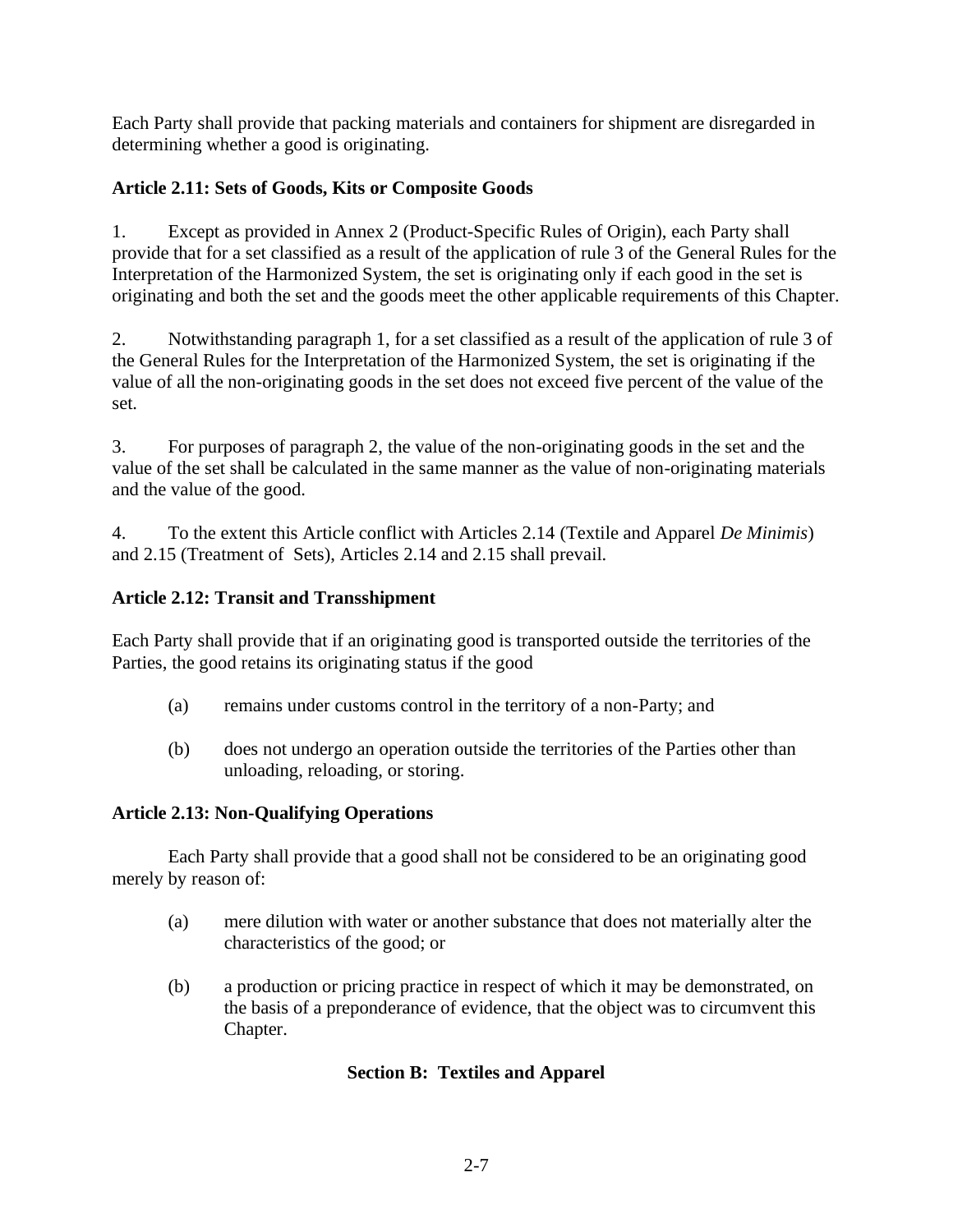# **Article 2.14: Textile and Apparel** *De Minimis*

1. A textile or apparel good that is not an originating good because certain fibers or yarns used in the production of the component of the good that determines the tariff classification of the good do not undergo an applicable change in tariff classification set out in Annex 2 (Product-Specific Rules of Origin) shall nonetheless be considered to be an originating good if the total weight of all such fibers or yarns in that component is not more than ten percent of the total weight of that component.

2. Notwithstanding paragraph 1, a good containing elastomeric yarnsin the component of the good that determines the tariff classification of the good shall originate only if such yarns are wholly formed in the territory of a Party.<sup>6</sup>

# **Article 2.15: Treatment of Sets**

1. Notwithstanding the product-specific rules of origin set out in Annex 2 (Product-Specific Rules of Origin), textile and apparel goods put up in sets for retail sale, classified as a result of the application of Rule 3 of the General Rules for the Interpretation of the Harmonized System, shall not be originating goods unless each of the goods in the set is an originating good or the total value of the non-originating goods in the set does not exceed 10 percent of the value of the set.

2. For the purposes of paragraph 1:

- (a) the value of non-originating goods in the set shall be calculated in the same manner as the value of non-originating materials; and
- (b) the value of the set shall be calculated in the same manner as the value of the good.

## **Section C: Definitions**

For the purposes of this Chapter:

**aquaculture** means the farming of aquatic organisms, including fish, molluscs, crustaceans, other aquatic invertebrates and aquatic plants from seed stock such as eggs, fry, fingerlings, or larvae, by intervention in the rearing or growth processes to enhance production such as regular stocking, feeding, or protection from predators;

**fungible goods** or **fungible materials** means goods or materials that are interchangeable for commercial purposes and the properties of which are essentially identical;

**good** means merchandise, a product, an article, or a material;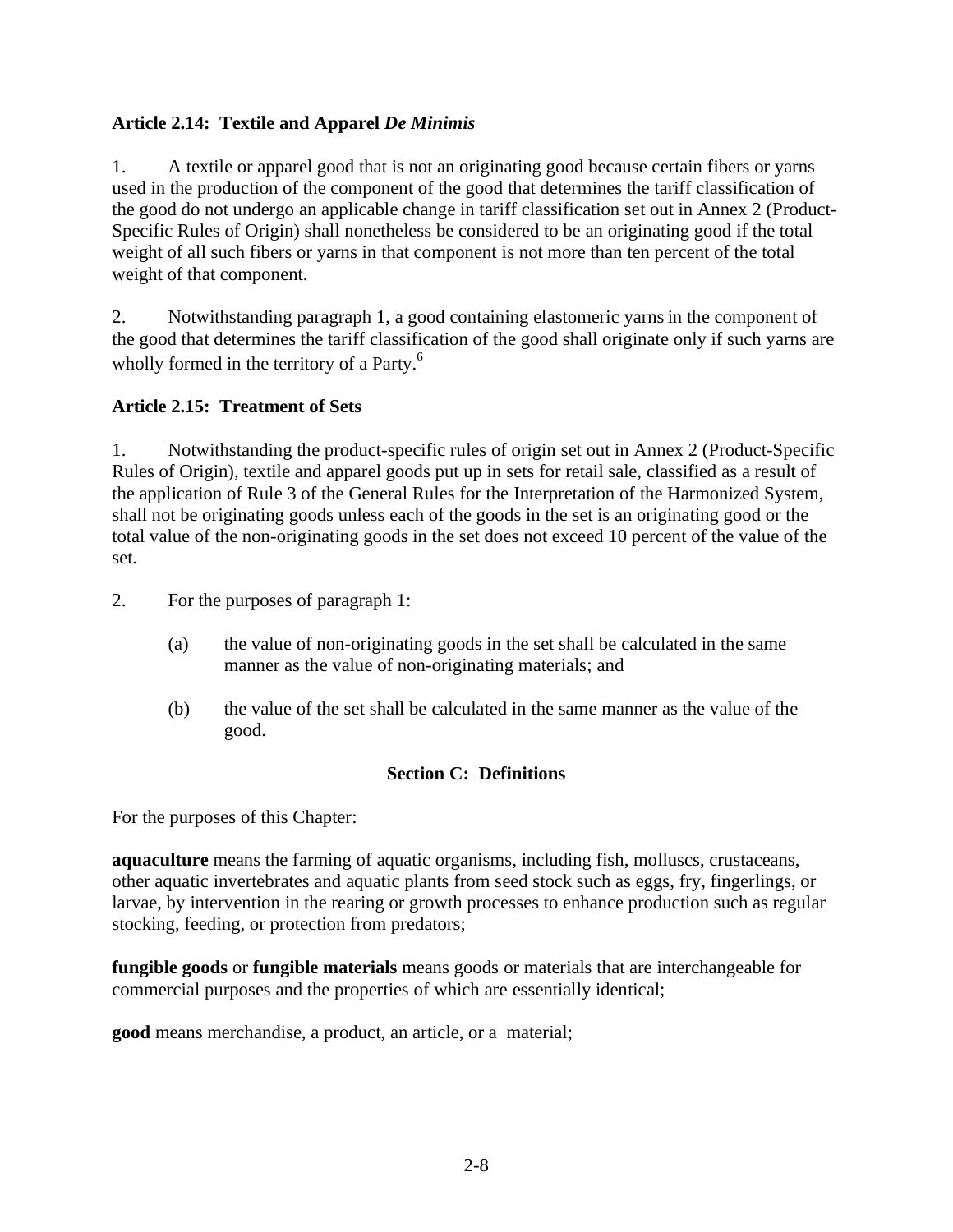**indirect material** means a material used in the production, testing, or inspection of a good but not physically incorporated into the good, or a material used in the maintenance of buildings or the operation of equipment associated with the production of a good, including:

- (a) fuel and energy;
- (b) tools, dies, and molds;
- (c) spare parts and materials used in the maintenance of equipment and buildings;
- (d) lubricants, greases, compounding materials, and other materials used in production or used to operate equipment and buildings;
- (e) gloves, glasses, footwear, clothing, safety equipment, and supplies;
- (f) equipment, devices, and supplies used for testing or inspecting the goods;
- (g) catalysts and solvents; and
- (h) any other material that is not incorporated into the good but for which the use in the production of the good can reasonably be demonstrated to be a part of that production;

**intermediate material** means a material that is self-produced and used in the production of a good, and designated pursuant to Article 2.7 (Intermediate Materials);

**material** means a good that is used in the production of another good, and includes a part or an ingredient;

**net cost** means total cost minus sales promotion, marketing and after-sales service costs, royalties paid to non-affiliated companies, shipping and packing costs, and non-allowable interest costs that are included in the total cost;

**net cost of a good** means the net cost that can be reasonably allocated to a good using one of the methods set out in Article 2.5 (Regional Value Content);

**non-allowable interest costs** means interest costs incurred by a producer that exceed 700 basis points above the applicable federal government interest rate identified in the Uniform Regulations for comparable maturities;

**non-originating good** or **non-originating material** means a good or material that does not qualify as originating under this Chapter;

**originating good** or **originating material** means a good or material that qualifies as originating under this Chapter;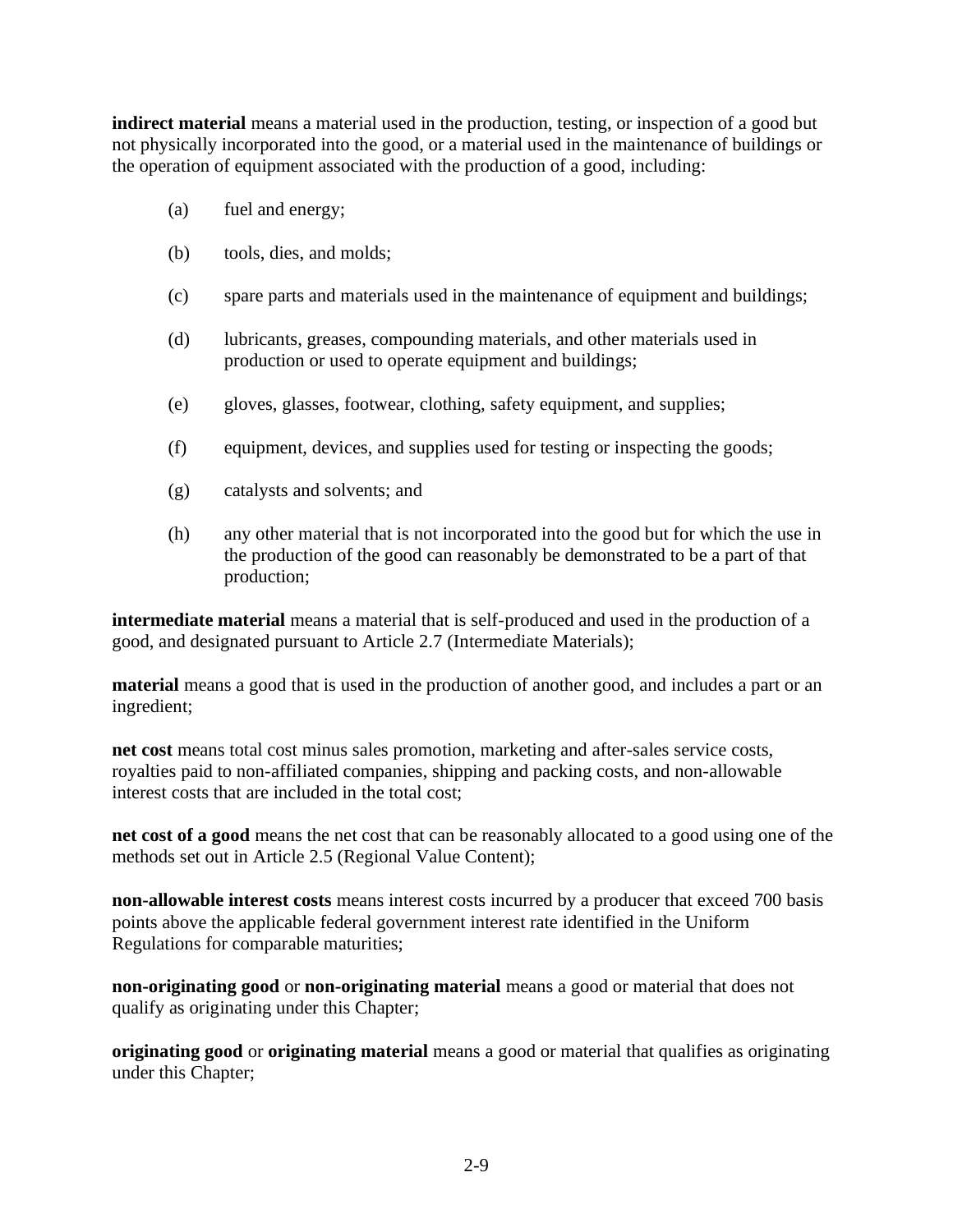**packaging materials and containers** means materials and containers in which a good is packaged for retail sale;

**packing materials and containers** means materials and containers that are used to protect a good during transportation;

**producer** means a person who engages in the production of a good;

**production** means growing, cultivating, raising, mining, harvesting, fishing, trapping, hunting, capturing, breeding, extracting, manufacturing, processing, or assembling a good, or aquaculture;

**reasonably allocate** means to apportion in a manner appropriate to the circumstances;

**royalties** means payments of any kind, including payments under technical assistance or similar agreements, made as consideration for the use or right to use a copyright, literary, artistic, or scientific work, patent, trademark, design, model, plan, or secret formula or process, excluding those payments under technical assistance or similar agreements that can be related to specific services such as:

- (a) personnel training, without regard to where the training is performed; or
- (b) if performed in the territory of one or more of the Parties, engineering, tooling, die- setting, software design and similar computer services, or other services;

sales promotion, marketing, and after-sales service costs means the following costs related to sales promotion, marketing, and after-sales service:

- (a) sales and marketing promotion; media advertising; advertising and market research; promotional and demonstration materials; exhibits; sales conferences, trade shows, and conventions; banners; marketing displays; free samples; sales, marketing, and after-sales service literature (product brochures, catalogs, technical literature, price lists, service manuals, or sales aid information); establishment and protection of logos and trademarks; sponsorships; wholesale and retail restocking charges; or entertainment;
- (b) sales and marketing incentives; consumer, retailer, or wholesaler rebates; or merchandise incentives;
- (c) salaries and wages, sales commissions, bonuses, benefits (for example, medical, insurance, or pension), travelling and living expenses, or membership and professional fees for sales promotion, marketing and after-sales service personnel;
- (d) recruiting and training of sales promotion, marketing, and after-sales service personnel, and after-sales training of customers' employees, if those costs are identified separately for sales promotion, marketing, and after-sales service of goods on the financial statements or cost accounts of the producer;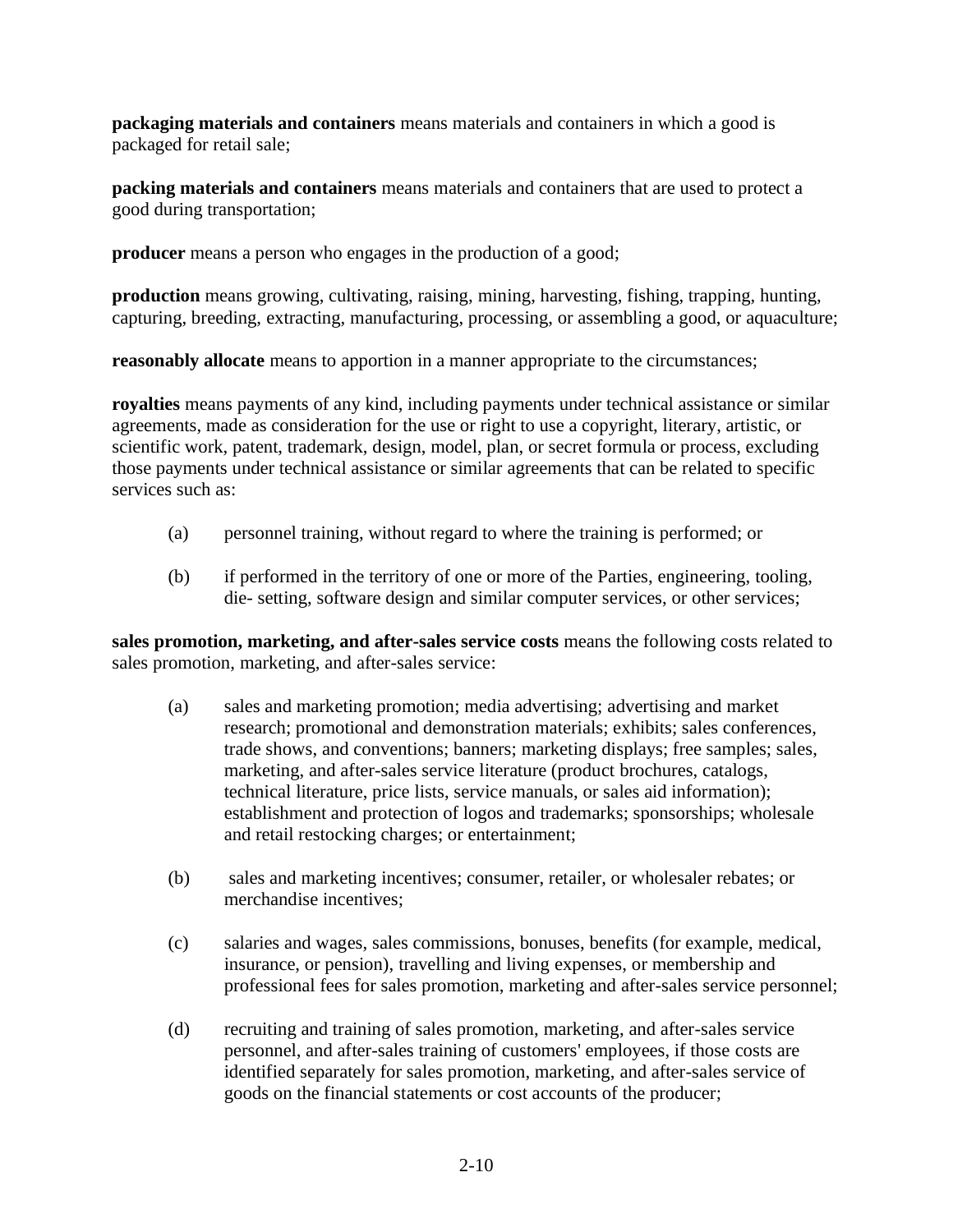- (e) product liability insurance;
- (f) office supplies for sales promotion, marketing, and after-sales service of goods, if those costs are identified separately for sales promotion, marketing, and aftersales service of goods on the financial statements or cost accounts of the producer;
- (g) telephone, mail, and other communications, if those costs are identified separately for sales promotion, marketing, and after-sales service of goods on the financial statements or cost accounts of the producer;
- (h) rent and depreciation of sales promotion, marketing, and after-sales service offices, and distribution centers;
- (i) property insurance premiums, taxes, cost of utilities, and repair and maintenance of sales promotion, marketing, and after-sales service offices and distribution centers, if those costs are identified separately for sales promotion, marketing, and after- sales service of goods on the financial statements or cost accounts of the producer; and
- (j) payments by the producer to other persons for warranty repairs;

**self-produced material** means a material that is produced by the producer of a good and used in the production of that good;

**shipping and packing costs** means the costs incurred in packing a good for shipment and shipping the good from the point of direct shipment to the buyer, excluding costs of preparing and packaging the good for retail sale;

**textile or apparel good** means a textile or apparel good classified in HS subheading 4202.12, 4202.22, 4202.32, or 4202.92 (luggage, handbags and similar articles with an outer surface of textile materials), heading 50.04 through 50.07, 51.04 through 51.13, 52.04 through 52.12, 53.03 through 53.11, Chapter 54 through 63, heading 66.01 (umbrellas) or heading 70.19 (yarns and fabrics of glass fiber), subheading 9404.90 (articles of bedding and similar furnishing), or heading 96.19 (babies diapers and other sanitary textile articles);

**total cost** means all product costs, period costs, and other costs incurred in the territory of one or more of the Parties, where:

- (a) product costs are costs that are associated with the production of a good and include the value of materials, direct labor costs, and direct overheads;
- (b) period costs are costs, other than product costs, that are expensed in the period in which they are incurred, such as selling expenses and general and administrative expenses; and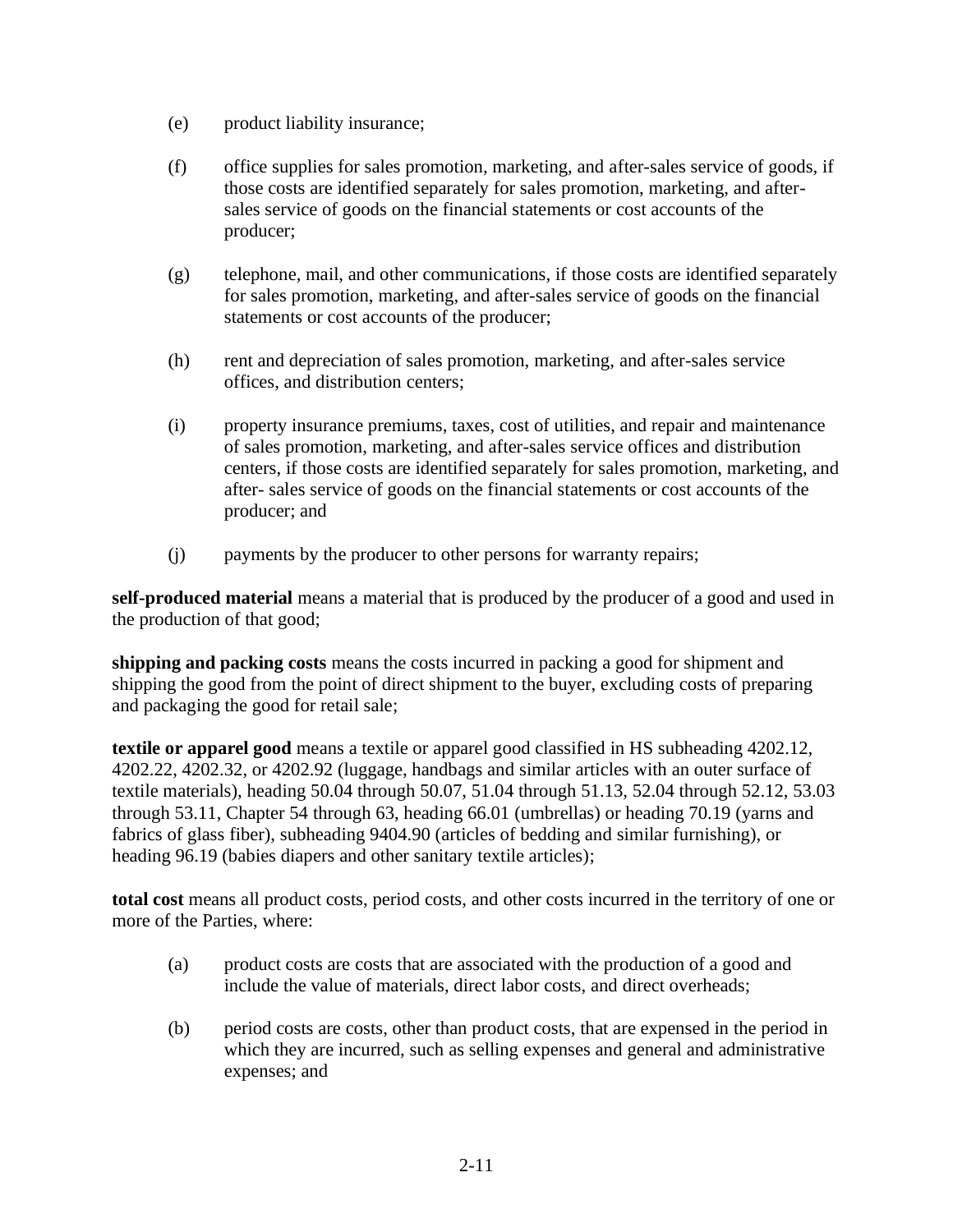(c) other costs are all costs recorded on the books of the producer that are not product costs or period costs, such as interest.

Total cost does not include profits that are earned by the producer, regardless of whether they are retained by the producer or paid out to other persons as dividends, or taxes paid on those profits, including capital gains taxes;

**transaction value** means the customs value as determined in accordance with the Customs Valuation Agreement, except as otherwise provided in Annex 2;

**used** means used or consumed in the production of goods; and

**value** means value of a good or material for purposes of calculating customs duties or for the purposes of applying this Chapter.